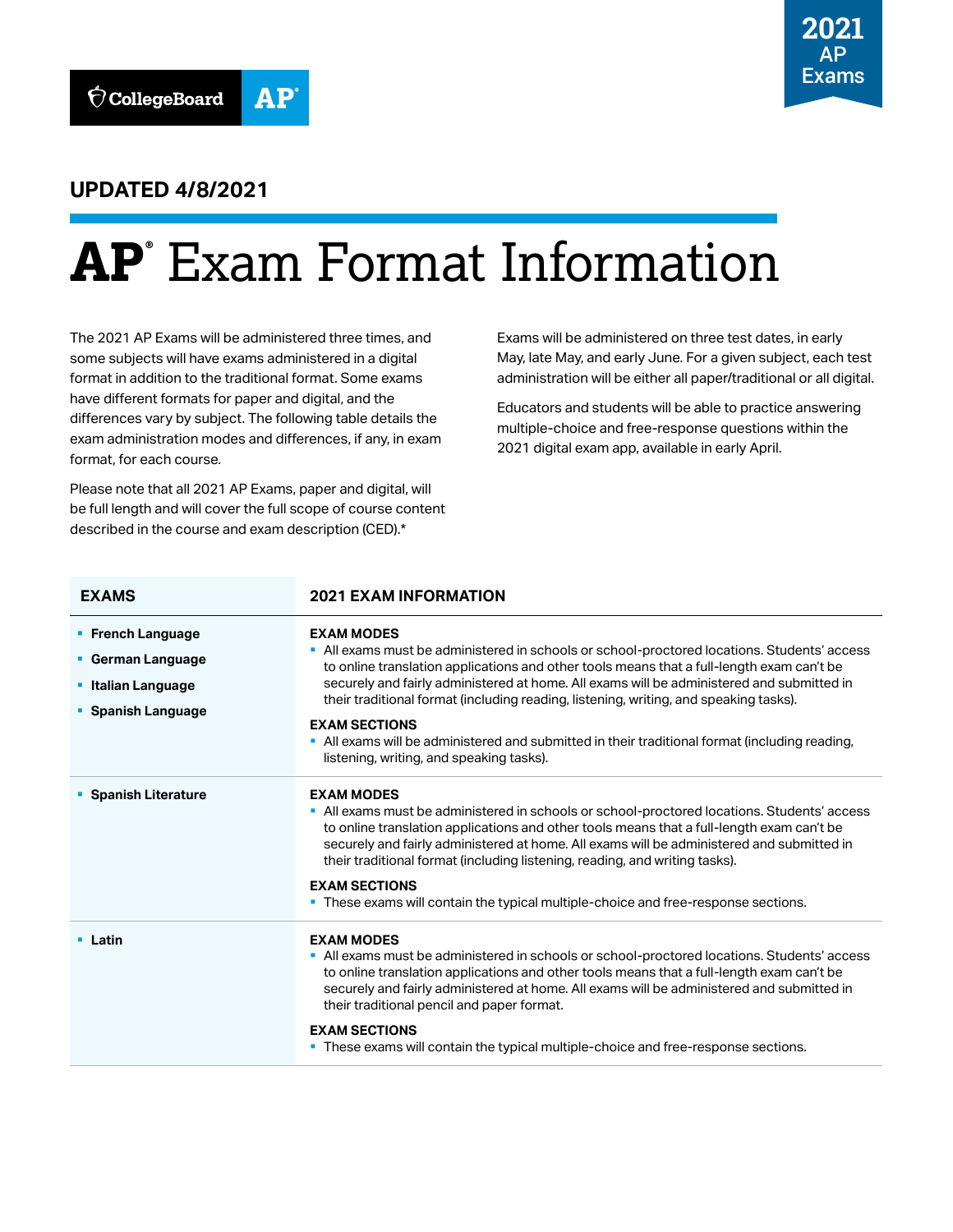| <b>EXAMS</b>                                  | <b>2021 EXAM INFORMATION</b>                                                                                                                                                                                                                                                                                                                                                                                                                                                                  |
|-----------------------------------------------|-----------------------------------------------------------------------------------------------------------------------------------------------------------------------------------------------------------------------------------------------------------------------------------------------------------------------------------------------------------------------------------------------------------------------------------------------------------------------------------------------|
| • Music Theory                                | <b>EXAM MODES</b><br>All exams must be administered in schools or school-proctored locations. Students' access<br>to musical instruments, software, and other tools means that a full-length exam can't be<br>securely and fairly administered at home. All exams will be administered and submitted in<br>their traditional format (including written, listening, and sight-singing sections).<br>• For administration of sight-singing questions, teachers and coordinators should refer to |
|                                               | new covid-19 safety guidelines in the AP Coordinator's Manual.                                                                                                                                                                                                                                                                                                                                                                                                                                |
|                                               | <b>EXAM SECTIONS</b><br>. These exams will contain the typical multiple-choice and free-response sections.                                                                                                                                                                                                                                                                                                                                                                                    |
| • Chinese Language                            | <b>EXAM MODES</b>                                                                                                                                                                                                                                                                                                                                                                                                                                                                             |
| <b>Japanese Language</b>                      | All exams must be administered in schools or school-proctored locations. Students' access<br>to online translation applications and other tools means that a full-length exam can't be<br>securely and fairly administered at home.                                                                                                                                                                                                                                                           |
|                                               | • All exams will be in their traditional computer-based format. As previously announced to<br>AP coordinators, these exams will be administered on a new online platform that can be<br>accessed on PCs, Macs, or Chromebooks with an internet connection. CDs will no longer<br>be used for these exams. More information will be shared with AP coordinators and<br>teachers in the coming weeks.                                                                                           |
|                                               | • Note that because of the unique nature of digital testing of these two world languages, the<br>new online platform for these two subjects is not the same as the digital testing platform<br>students will use for digital testing in other AP subjects.                                                                                                                                                                                                                                    |
|                                               | <b>EXAM SECTIONS</b><br>. These exams will contain the typical multiple-choice and free-response sections.                                                                                                                                                                                                                                                                                                                                                                                    |
| <b>Comparative Government</b><br>and Politics | <b>EXAM MODES</b><br>" Exams will be offered on paper in early May, and as a digital exam in late May and early June.                                                                                                                                                                                                                                                                                                                                                                         |
| • Computer Science A                          | <b>EXAM SECTIONS</b><br>- Both the paper and digital versions will contain the typical multiple-choice and free-                                                                                                                                                                                                                                                                                                                                                                              |
| <b>English Literature</b>                     | response sections.                                                                                                                                                                                                                                                                                                                                                                                                                                                                            |
| • Human Geography                             |                                                                                                                                                                                                                                                                                                                                                                                                                                                                                               |
| • Psychology                                  |                                                                                                                                                                                                                                                                                                                                                                                                                                                                                               |
| <b>English Language</b><br>[Updated 4/8/2021] | <b>EXAM MODES</b><br><b>Exams will be offered on paper in early May, and as a digital exam in late May and early June.</b>                                                                                                                                                                                                                                                                                                                                                                    |
|                                               | <b>EXAM SECTIONS</b><br>- Both the paper and digital versions will contain the typical multiple-choice and free-<br>response sections.                                                                                                                                                                                                                                                                                                                                                        |
|                                               | • On the digital exam multiple choice section, the sets of MCQs will appear in the following<br>order: Writing, Reading, Reading, Writing, Writing. This is different from the order on the<br>paper and pencil exam.                                                                                                                                                                                                                                                                         |
|                                               | • On the digital exam, FRQs will be presented in the following order. This is different from the<br>order on the paper and pencil exam.                                                                                                                                                                                                                                                                                                                                                       |
|                                               | FRQ 1: Argument<br>$\bullet$ .                                                                                                                                                                                                                                                                                                                                                                                                                                                                |

- $\leftarrow$  FRQ 2: Synthesis
- **•** FRQ 3: Rhetorical Analysis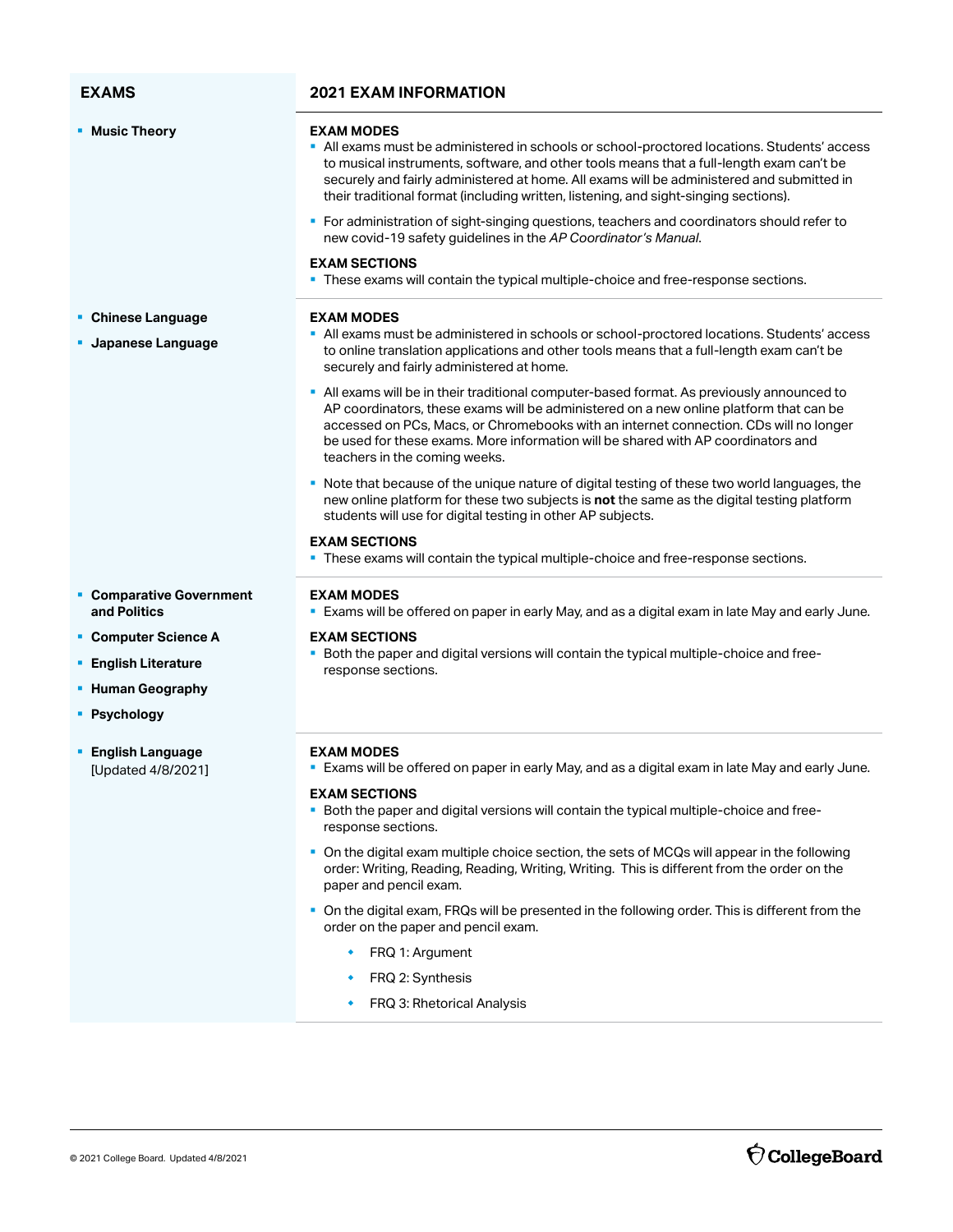### **EXAMS 2021 EXAM INFORMATION**

| <b>U.S. Government and Politics</b><br>[Updated 4/8/2021] | <b>EXAM MODES</b><br><b>Exams will be offered on paper in early May, and as a digital exam in late May and early June.</b>                                                                                                                                                                                                                                         |
|-----------------------------------------------------------|--------------------------------------------------------------------------------------------------------------------------------------------------------------------------------------------------------------------------------------------------------------------------------------------------------------------------------------------------------------------|
|                                                           | <b>EXAM SECTIONS</b><br>. Both the paper and digital versions will contain the typical multiple-choice and free-<br>response sections.                                                                                                                                                                                                                             |
|                                                           | • On the SCOTUS Comparison question (FRQ 3) on the digital exam, the first task will be<br>worded slightly differently than on the paper and pencil exam. On the digital exam, the<br>student will be asked to choose 1 required SCOTUS case from a provided list, and describe<br>how the required case they choose is related to the case given in the scenario. |
| <b>Art History</b><br>[Updated 4/8/2021]                  | <b>EXAM MODES</b><br><b>Exams will be offered on paper in early May, and as a digital exam in late May and early June.</b>                                                                                                                                                                                                                                         |
|                                                           | <b>EXAM SECTIONS</b><br>. Both the paper and digital versions will contain the typical multiple-choice and free-<br>response sections.                                                                                                                                                                                                                             |
|                                                           | • On the digital exam, due to exam security requirements, identifying information (such as the<br>name of the work and the artist) may not be provided for works of art given in the question.<br>Also, students will not be asked to provide identifying information for works of art in free-<br>response questions.                                             |
|                                                           | On the digital exam, the Visual/Contextual Analysis long essay and Comparison long essay<br>will be switched in order from the paper and pencil exam. On the digital exam, Visual/<br>Contextual Analysis will be FRQ 1, and Comparison will be FRQ 2.                                                                                                             |
| <b>Environmental Science</b>                              | <b>EXAM MODES</b><br>. Exams will be offered on paper in early May, and as a digital exam in late May and early June.                                                                                                                                                                                                                                              |
| [Updated 4/8/2021]                                        |                                                                                                                                                                                                                                                                                                                                                                    |
|                                                           |                                                                                                                                                                                                                                                                                                                                                                    |
|                                                           | <b>EXAM SECTIONS</b><br>Both the paper and digital versions will contain the typical multiple-choice and free-<br>response sections.                                                                                                                                                                                                                               |
|                                                           | Per the AP Exam Calculator Policy, a four function (with square root), scientific, or graphing<br>calculator is allowed on all versions of the exam.                                                                                                                                                                                                               |
|                                                           | • On the digital exam, common-option sets will appear at the end of the multiple-choice<br>section. (On the paper and pencil exam, they appear at the beginning.)                                                                                                                                                                                                  |
|                                                           | • On the digital exam, students will answer free-response questions with a keyboard, rather<br>than by hand. Questions requiring calculations will be written such that students can show<br>their work via typing. No handwritten or photographed work will be required or accepted.                                                                              |
| <b>Computer Science Principles</b>                        | <b>EXAM MODES</b><br>• End-of-course exams will be offered on paper in early May, and as a digital exam in late May<br>and early June.                                                                                                                                                                                                                             |
|                                                           | <b>EXAM SECTIONS</b><br>Both the paper and digital versions of the end-of-course exam will consist of the typical<br>multiple-choice section.                                                                                                                                                                                                                      |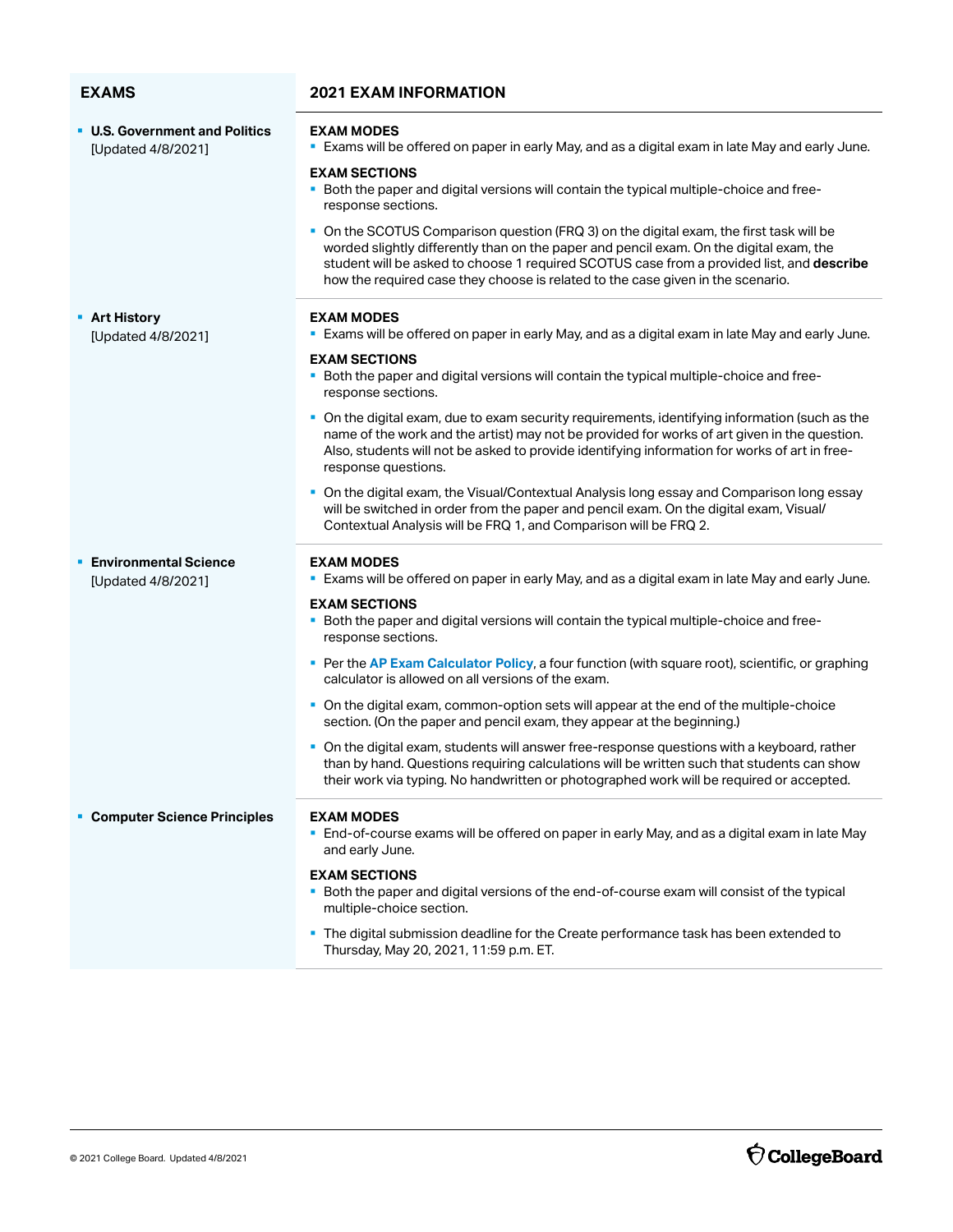§ **Seminar**  [Updated 4/8/2021]

### **EXAMS 2021 EXAM INFORMATION**

### **EXAM MODES**

§ End-of-course exams will be offered on paper in early May, and as a digital exam in late May and early June.

### **EXAM SECTIONS**

- § Both the paper and digital versions of the end-of-course exam will consist of the typical free-response questions.
- The directions for Part A of the exam are the same on the pencil and paper and digital exams. However, the provided source on the digital exam may include footnotes, which students should consider as part of their analysis
- **The rubric for Part B of the digital exam has been adjusted slightly with points distributed** differently across rows. The directions for Part B are the same as on the paper and pencil exam, but students must follow the instruction to incorporate at least two of the provided sources to access higher scores on the rubric. The Part B rubric for the digital exam can be **[found here](https://apcentral.collegeboard.org/pdf/ap-seminar-digital-forms-part-b-scoring-rubric-2021.pdf)**.
- The digital submission deadline for performance tasks has been extended to Thursday, May 20, 2021, 11:59 p.m. ET.

### **EXAM MODES**

**Exams will be offered on paper in early May, and as a digital exam in late May and early June.** 

### **EXAM SECTIONS**

- § Both the paper and digital versions will contain the typical multiple-choice and freeresponse sections.
- § Per the **[AP Exam Calculator Policy](https://apcentral.collegeboard.org/ap-coordinators/on-exam-day/calculator-policy)**, calculators aren't permitted on the paper exam. **On the digital exam, calculators will be permitted.**
- § On the digital exam, students will answer free-response questions with a keyboard, rather than by hand. Students taking digital exams won't be asked to draw graphs as part of their response—rather, these skills will be assessed with questions about given diagrams. No handwritten or photographed work will be required or accepted.
- **•** Free response questions will be presented in a different order on the digital exam from the paper and pencil exam. On the digital exam, FRQ 1 and 2 will be short questions, and FRQ 3 will be a long question.

### § **Biology EXAM MODES**

**Exams will be offered on paper in early May, and as a digital exam in late May and early June.** 

### **EXAM SECTIONS**

- Both the paper and digital versions will contain the typical multiple-choice and freeresponse sections.
- § Per the **[AP Exam Calculator Policy](https://apcentral.collegeboard.org/ap-coordinators/on-exam-day/calculator-policy)**, a 4-function (with square root), scientific, or graphing calculator is allowed on all versions of the exam.
- other stimuli. The digital exam app will include any symbols students would need to type § On the digital exam, students will answer free-response questions with a keyboard, rather than by hand. Students taking digital exams will not be asked to draw or graph as part of their response—rather, these skills will be assessed with questions about given graphs or their responses. No handwritten or photographed work will be required or accepted.

§ **Macroeconomics** 

### § **Microeconomics**

[Updated 4/8/2021]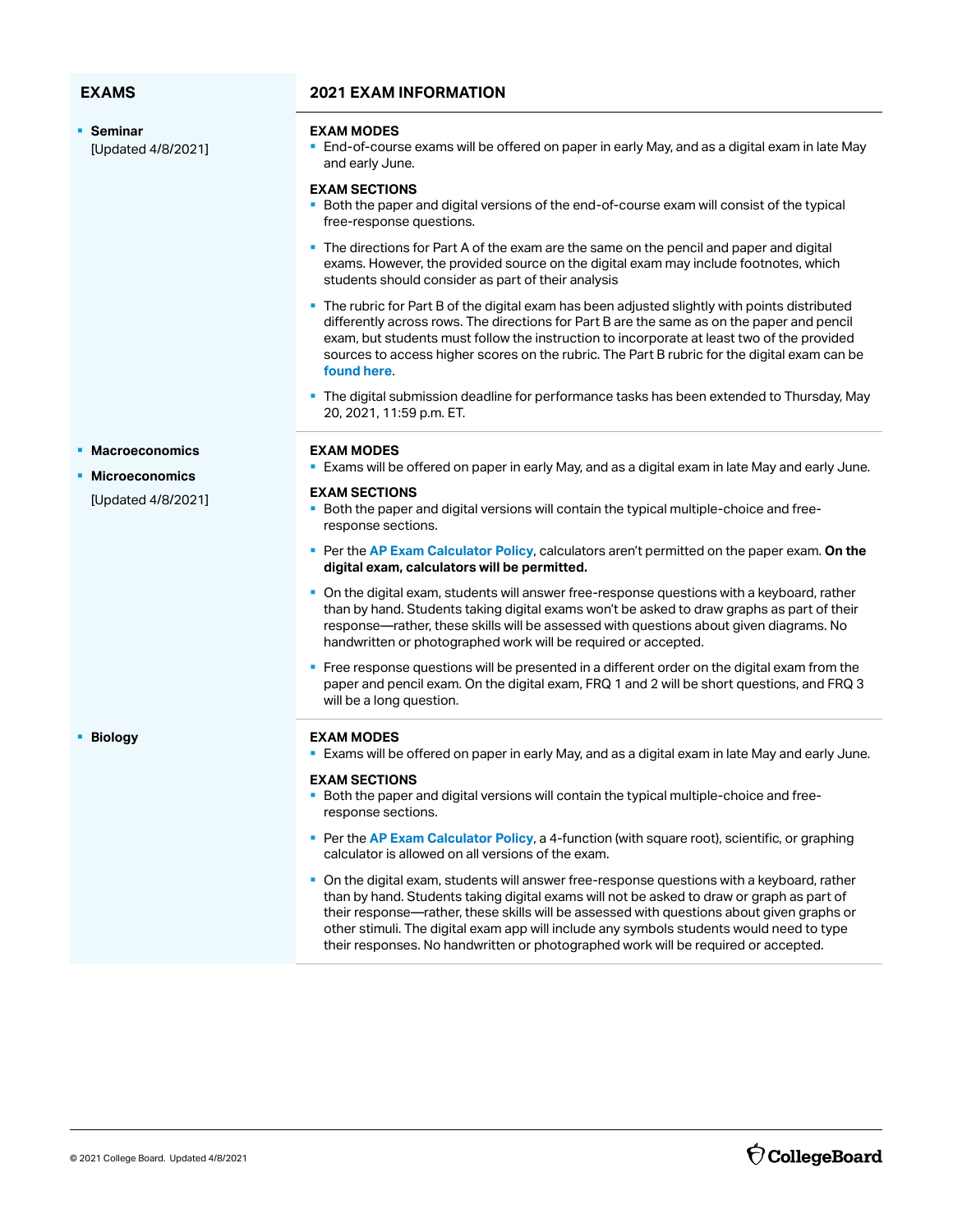§ **European History**  [Updated 4/8/2021]

### **EXAMS 2021 EXAM INFORMATION**

### **EXAM MODES**

**Exams will be offered on paper in early May, and as a digital exam in late May and early June.** 

### **EXAM SECTIONS**

- The paper and digital versions will differ as follows:
- § **Section I, Part A:** Both exams will contain the typical multiple-choice section.
- § **Section I, Part B:** 
	- \* The paper exam will contain the typical short answer question (SAQ) section. Students will answer 3 SAQs; 2 are required, and the student chooses the third from 2 options.
	- w Students taking the digital exam will be given 3 SAQs and will need to answer all 3; test security considerations preclude providing a choice.
		- Question 1 is required, includes primary source text, and focuses on historical developments or processes between the years 1600 and 2001.
		- Question 2 is required, includes a map source, and focuses on historical developments or processes between the years 1450 and 2001.
		- Question 3 is required, includes a primary source image, and focuses on historical developments or processes between the years 1450 and 2001.

### § **Section II:**

- $\bullet$  Both exams will contain the typical document-based question (DBQ), with the same recommended time of 1 hour, including a 15-minute reading period
- w The paper exam will contain the typical long essay question (LEQ) . Students will choose 1 LEQ to answer from 3 options.
- $\bullet$  The digital exam doesn't contain a long essay question (LEQ), a question type that is precluded from at-home testing due to security considerations. Instead, it will contain two additional SAQs; students will need to answer both. Students will have a recommended time of 40 minutes—the same time as the LEQ on the paper exam—to answer these 2 SAQs.
	- Question 2 is required, includes a source with a data set (such as a chart, table, or graph), and focuses on historical developments or processes between the years 1450 and 2001.
	- Question 3 is required, includes secondary source text, and focuses on historical developments or processes between the years 1600 and 2001.
- w Please note that students will respond to the DBQ and the last two SAQs in the same combined time limit of 1 hour and 40 minutes - just as on the paper and pencil exam, they will respond to the DBQ and the LEQ in the same combined time limit.

In summary, the paper free-response section will include 3 SAQs, 1 DBQ, and 1 LEQ with some optionality; the digital free-response section will include 3 SAQs, 1 DBQ, and 2 SAQs with no optionality.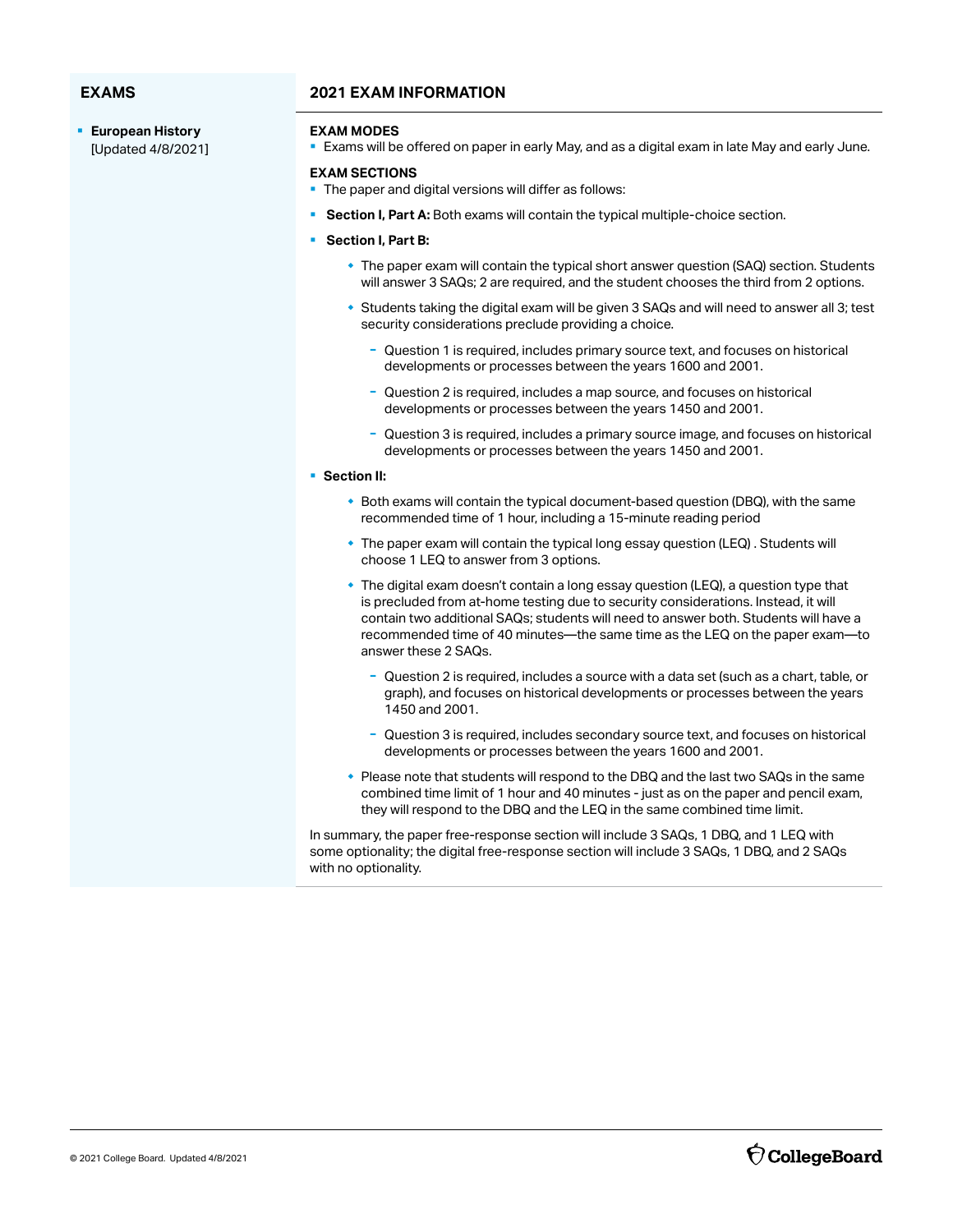§ **U.S. History** [Updated 4/8/2021]

### **EXAMS 2021 EXAM INFORMATION**

### **EXAM MODES**

**Exams will be offered on paper in early May, and as a digital exam in late May and early June.** 

### **EXAM SECTIONS**

- The paper and digital versions will differ as follows:
- § **Section I, Part A:** Both exams will contain the typical multiple-choice section.
- § **Section I, Part B:** 
	- \* The paper exam will contain the typical short answer question (SAQ) section. Students will answer 3 SAQs; 2 are required, and the student chooses the third from 2 options.
	- w Students taking the digital exam will be given 3 SAQs and will need to answer all 3; test security considerations preclude providing a choice.
		- Question 1 is required, includes primary source text, and focuses on historical developments or processes between the years 1491 and 1980.
		- Question 2 is required, includes a map source, and focuses on historical developments or processes between the years 1754 and 1980.
		- Question 3 is required, includes a primary source image, and focuses on historical developments or processes between the years 1491 and 2001.
		- At most 1 SAQ in Section I, Part B will focus primarily on historical developments or processes between the years 1491 and 1754 or between the years 1980 and 2001.
- § **Section II:** 
	- $\bullet$  Both exams will contain the typical document-based question (DBQ), with the same recommended time of 1 hour, including a 15-minute reading period
	- \* The paper exam will contain the typical long essay question (LEQ) . Students will choose 1 LEQ to answer from 3 options.
	- **The digital exam doesn't contain a long essay question (LEQ), a question type that** is precluded from at-home testing due to security considerations. Instead, it will contain two additional SAQs; students will need to answer both. Students will have a recommended time of 40 minutes—the same time as the LEQ on the paper exam—to answer these 2 SAQs.
		- Question 2 is required, includes a source with a data set (such as a chart, table, or graph), and focuses on historical developments or processes between the years 1754 and 1980.
		- Question 3 is required, includes secondary source text, and focuses on historical developments or processes between the years 1754 and 1980.
	- $\bullet$  Please note that students will respond to the DBQ and the last two SAQs in the same combined time limit of 1 hour and 40 minutes - just as on the paper and pencil exam, they will respond to the DBQ and the LEQ in the same combined time limit.

In summary, the paper free-response section will include 3 SAQs, 1 DBQ, and 1 LEQ with some optionality; the digital free-response section will include 3 SAQs, 1 DBQ, and 2 SAQs with no optionality.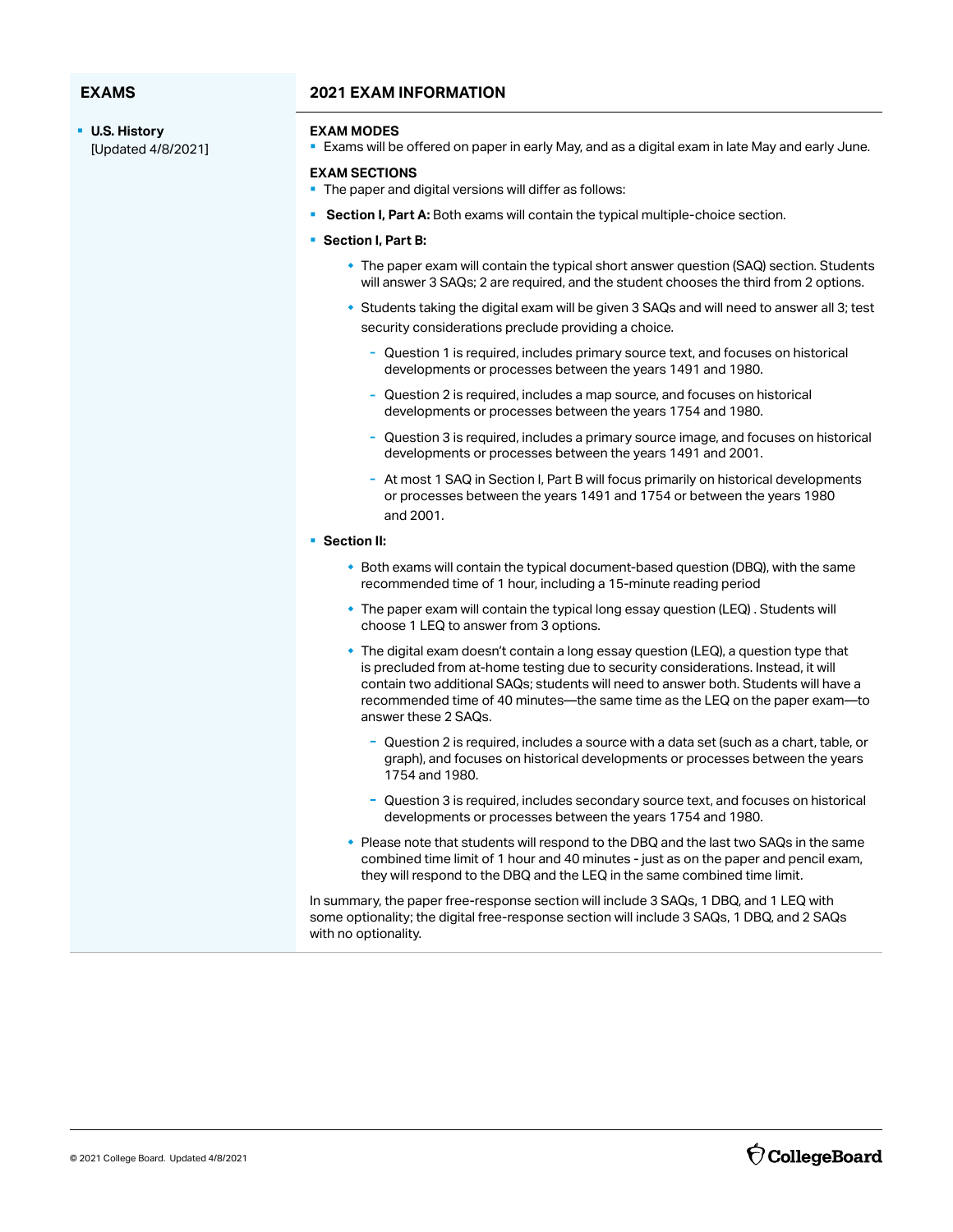- **EXAMS 2021 EXAM INFORMATION**
- § **World History: Modern**  [Updated 4/8/2021]

### **EXAM MODES**

**Exams will be offered on paper in early May, and as a digital exam in late May and early June.** 

### **EXAM SECTIONS**

- § The paper and digital versions will differ as follows:
- **Section I, Part A:** Both exams will contain the typical multiple-choice section.
- **Section I, Part B:** 
	- \* The paper exam will contain the typical short answer question (SAQ) section. Students will answer 3 SAQs; 2 are required, and the student chooses the third from 2 options.
	- w Students taking the digital exam will be given 3 SAQs and will need to answer all 3; test security considerations preclude providing a choice.
		- Question 1 is required, includes a primary source text, and focuses on historical developments or processes between the years 1200 and 2001.
		- Question 2 is required, includes a map source, and focuses on historical developments or processes between the years 1200 and 2001.
		- Question 3 is required, includes a primary source image, and focuses on historical developments or processes between the years 1200 and 2001.

### § **Section II:**

- $\bullet$  Both exams will contain the typical document-based question (DBQ), with the same recommended time of 1 hour, including a 15-minute reading period
- $*$  The paper exam will contain the typical long essay question (LEQ) . Students will choose 1 LEQ to answer from 3 options.
- $\bullet$  The digital exam doesn't contain a long essay question (LEQ), a question type that is precluded from at-home testing due to security considerations. Instead, it will contain two additional SAQs; students will need to answer both. Students will have a recommended time of 40 minutes—the same time as the LEQ on the paper exam—to answer these 2 SAQs.
	- Question 2 is required, includes a source with a data set (such as a chart, table, or graph), and focuses on historical developments or processes between the years 1200 and 2001.
	- Question 3 is required, includes secondary source text, and focuses on historical developments or processes between the years 1200 and 2001.
- w Please note that students will respond to the DBQ and the last two SAQs in the same combined time limit of 1 hour and 40 minutes - just as on the paper and pencil exam, they will respond to the DBQ and the LEQ in the same combined time limit.

In summary, the paper free-response section will include 3 SAQs, 1 DBQ, and 1 LEQ with some optionality; the digital free-response section will include 3 SAQs, 1 DBQ, and 2 SAQs with no optionality.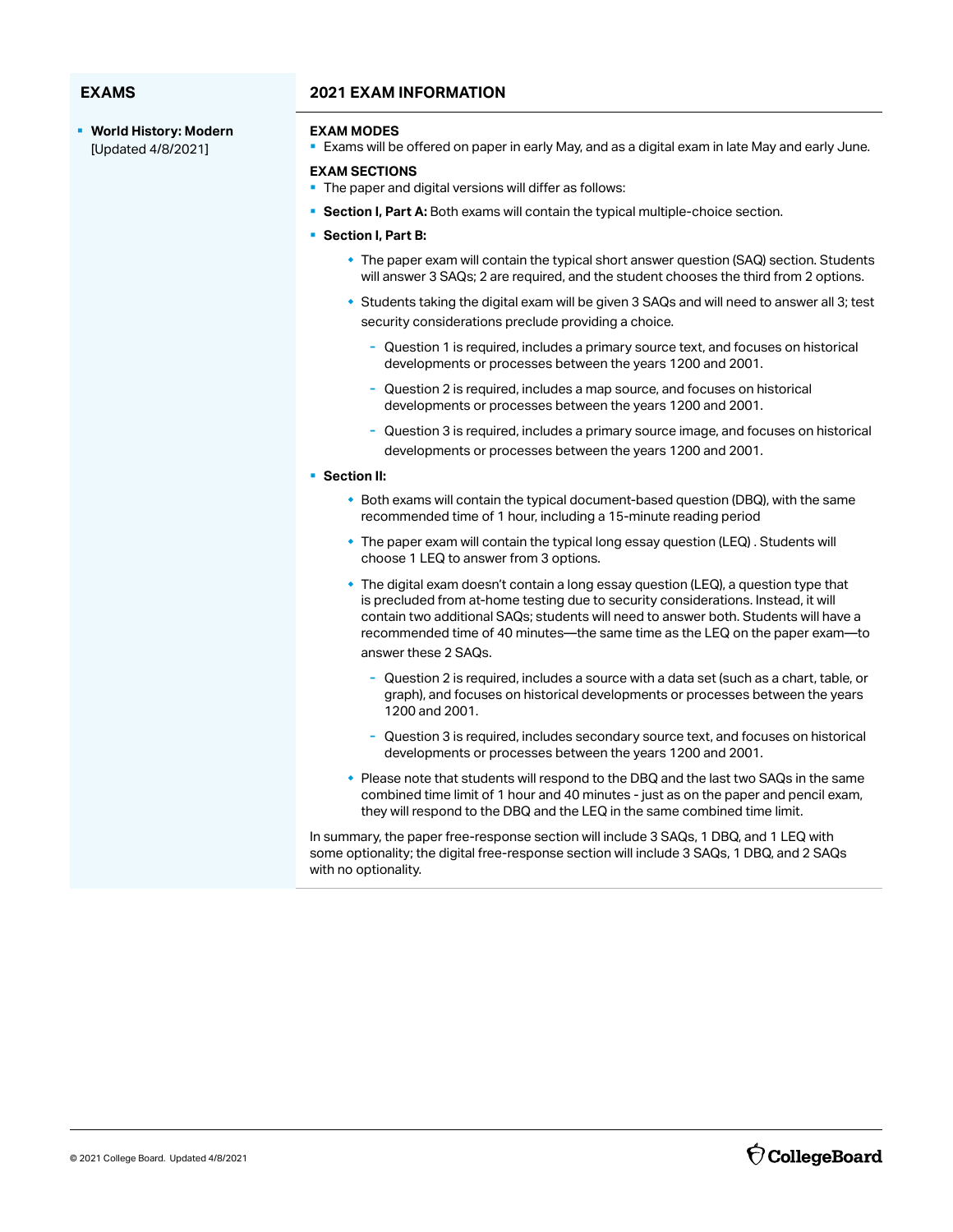§ **Calculus AB** 

§ **Calculus BC**  [Updated 4/8/2021]

### **EXAMS 2021 EXAM INFORMATION**

### **EXAM MODES**

**Exams will be offered on paper in early May and late May and as a digital exam in early June.** 

### **EXAM SECTIONS**

• The paper exam will follow the typical multiple-choice and free-response format.

The multiple-choice and free-response sections of the digital exam will take the same amount of time as those on the paper exam: 1 hour 45 minutes for multiple-choice questions, and 1 hour 30 minutes for free-response questions.

Free-response questions on the digital exam will be adapted to be answered entirely on a regular computer keyboard in the digital testing application, which will include a selection of special characters that students may use. They will consist of familiar tasks that could appear on a traditional AP exam, but may also include some tasks that resemble multiplechoice questions, and/or provide labels for expressions or equations students can refer to in their answers. Students will not need to draw diagrams, charts or complicated mathematical expressions. Students will see examples of these adapted FRQs when they answer example questions in the digital testing application.

On the paper exam, calculators aren't allowed in Section I Part A and Section II Part B, per the **[AP Exam Calculator Policy](https://apcentral.collegeboard.org/ap-coordinators/on-exam-day/calculator-policy)**. **On the digital exam, calculators will be permitted on all sections.** 

### § **Chemistry EXAM MODES**

**Exams will be offered on paper in early May and late May and as a digital exam in early June.** 

### **EXAM SECTIONS**

- The paper exam will follow the typical multiple-choice and free-response format.
- The digital exam will take the same amount of time as the paper exam but will include
	- $\bullet$  More multiple-choice questions than the paper exam. Students will have a second multiple-choice section, with 60 minutes to answer 40 questions.
	- $\bullet$  Fewer free-response questions than the paper exam. Students will have 45 minutes to answer 3 questions:
		- 1. 2 short questions
		- 2. 1 long question

On the paper exam, calculators aren't allowed on Section I and are allowed on Section II, per the **[AP Exam Calculator Policy](https://apcentral.collegeboard.org/ap-coordinators/on-exam-day/calculator-policy)**. **On the digital exam, calculators will be allowed on all sections.** 

 exam app will include any symbols students would need to type their responses. No On the digital exam, free-response questions will consist of familiar tasks that could appear on a traditional exam, but students won't be asked to draw or graph. Students will answer free-response questions with a keyboard, rather than by hand. The digital handwritten or photographed work will be required or accepted.

Educators and students will be able to practice answering multiple-choice and freeresponse questions within the 2021 digital exam app, available in early April. The best practice for the digital version of the 2021 exam remains the existing multiple-choice and free-response questions.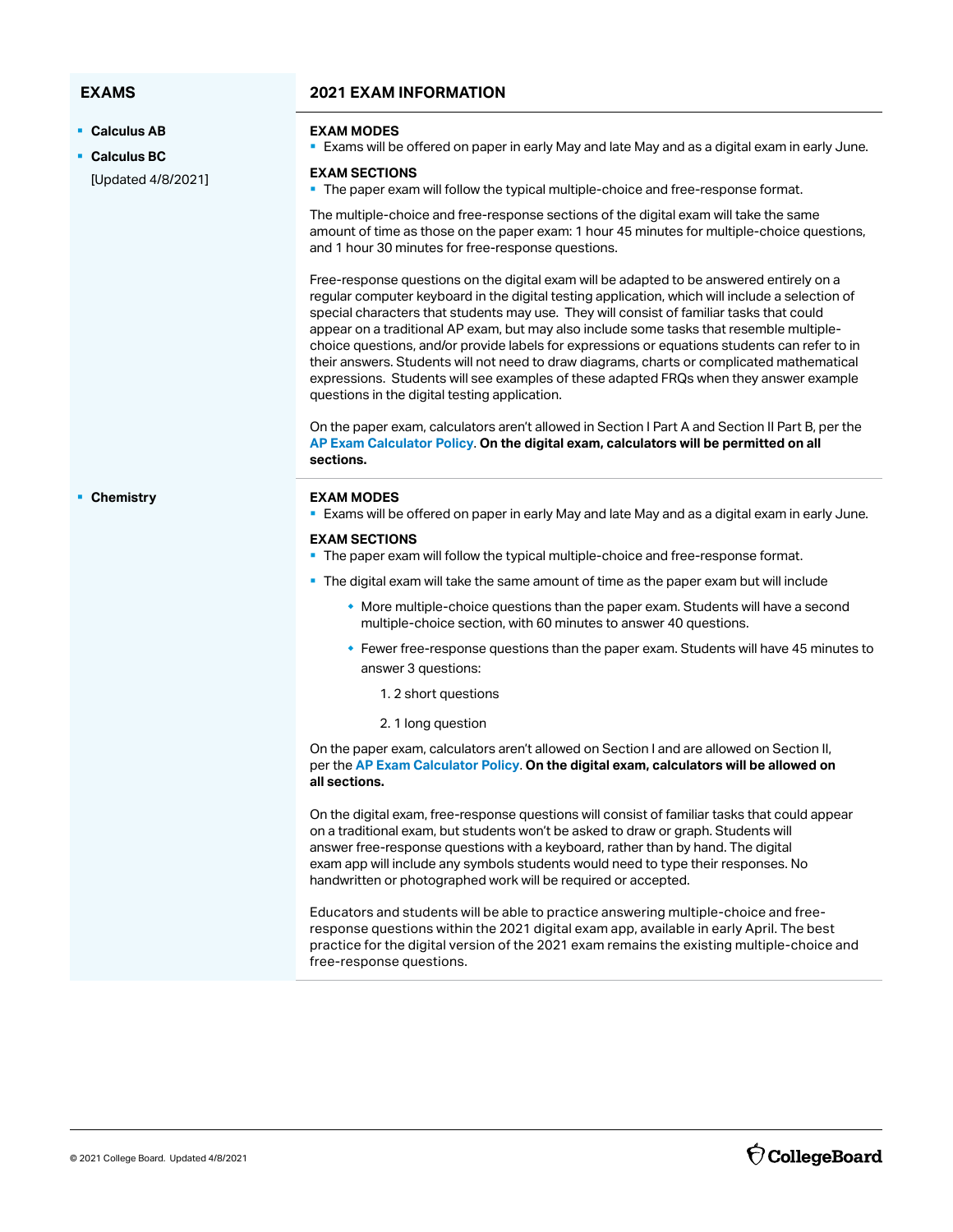| <b>EXAMS</b>                                     | <b>2021 EXAM INFORMATION</b>                                                                                                                                                                                                                                                                                                                                                                                                   |
|--------------------------------------------------|--------------------------------------------------------------------------------------------------------------------------------------------------------------------------------------------------------------------------------------------------------------------------------------------------------------------------------------------------------------------------------------------------------------------------------|
| • Physics 1*<br>Physics 2                        | <b>EXAM MODES</b><br>" Exams will be offered on paper in early May and late May and as a digital exam in early June.                                                                                                                                                                                                                                                                                                           |
|                                                  | <b>EXAM SECTIONS</b><br>• The paper exam will follow the typical multiple-choice and free-response format.                                                                                                                                                                                                                                                                                                                     |
|                                                  | • The digital exam will take the same amount of time as the paper exam but will include                                                                                                                                                                                                                                                                                                                                        |
|                                                  | • More multiple-choice questions than the paper exam. Students will have a second<br>multiple-choice section, with 45 minutes to answer 25 questions.                                                                                                                                                                                                                                                                          |
|                                                  | • Fewer free-response questions than the paper exam. Students will have 45 minutes to<br>answer 2 questions:                                                                                                                                                                                                                                                                                                                   |
|                                                  | 1. Qualitative/Quantitative Translation (QQT)                                                                                                                                                                                                                                                                                                                                                                                  |
|                                                  | 2. Short Answer: Paragraph Argument                                                                                                                                                                                                                                                                                                                                                                                            |
|                                                  | Per the AP Exam Calculator Policy, a 4-function, scientific, or graphing calculator is allowed<br>on all versions of the exam.                                                                                                                                                                                                                                                                                                 |
|                                                  | On the digital exam, free-response questions will consist of familiar tasks that could appear<br>on a traditional exam, but students won't be asked to draw or graph. Students will<br>answer free-response questions with a keyboard, rather than by hand. The digital<br>exam app will include any symbols students would need to type their responses. No<br>handwritten or photographed work will be required or accepted. |
|                                                  | Educators and students will be able to practice answering multiple-choice and free-response<br>questions within the 2021 digital exam app, available in early April. The best practice for the<br>digital version of the 2021 exam remains the existing multiple-choice and free-response<br>questions.                                                                                                                        |
| • Physics C: Electricity and<br><b>Magnetism</b> | <b>EXAM MODES</b><br><b>Exams will be offered on paper in early May and late May and as a digital exam in early June.</b>                                                                                                                                                                                                                                                                                                      |
| <b>Physics C: Mechanics</b>                      | <b>EXAM SECTIONS</b><br>The paper exam will follow the typical multiple-choice and free-response format.                                                                                                                                                                                                                                                                                                                       |
|                                                  | • The digital exam will take the same amount of time as the paper exam (90 minutes) but will<br>consist of:                                                                                                                                                                                                                                                                                                                    |
|                                                  | • Double the number of multiple-choice questions as the paper exam. There will be 2<br>multiple-choice sections, each lasting 45 minutes and including 35 questions.                                                                                                                                                                                                                                                           |
|                                                  | • No free-response questions.                                                                                                                                                                                                                                                                                                                                                                                                  |
|                                                  | Per the AP Exam Calculator Policy, a 4-function, scientific, or graphing calculator is<br>allowed on all versions of the exam.                                                                                                                                                                                                                                                                                                 |